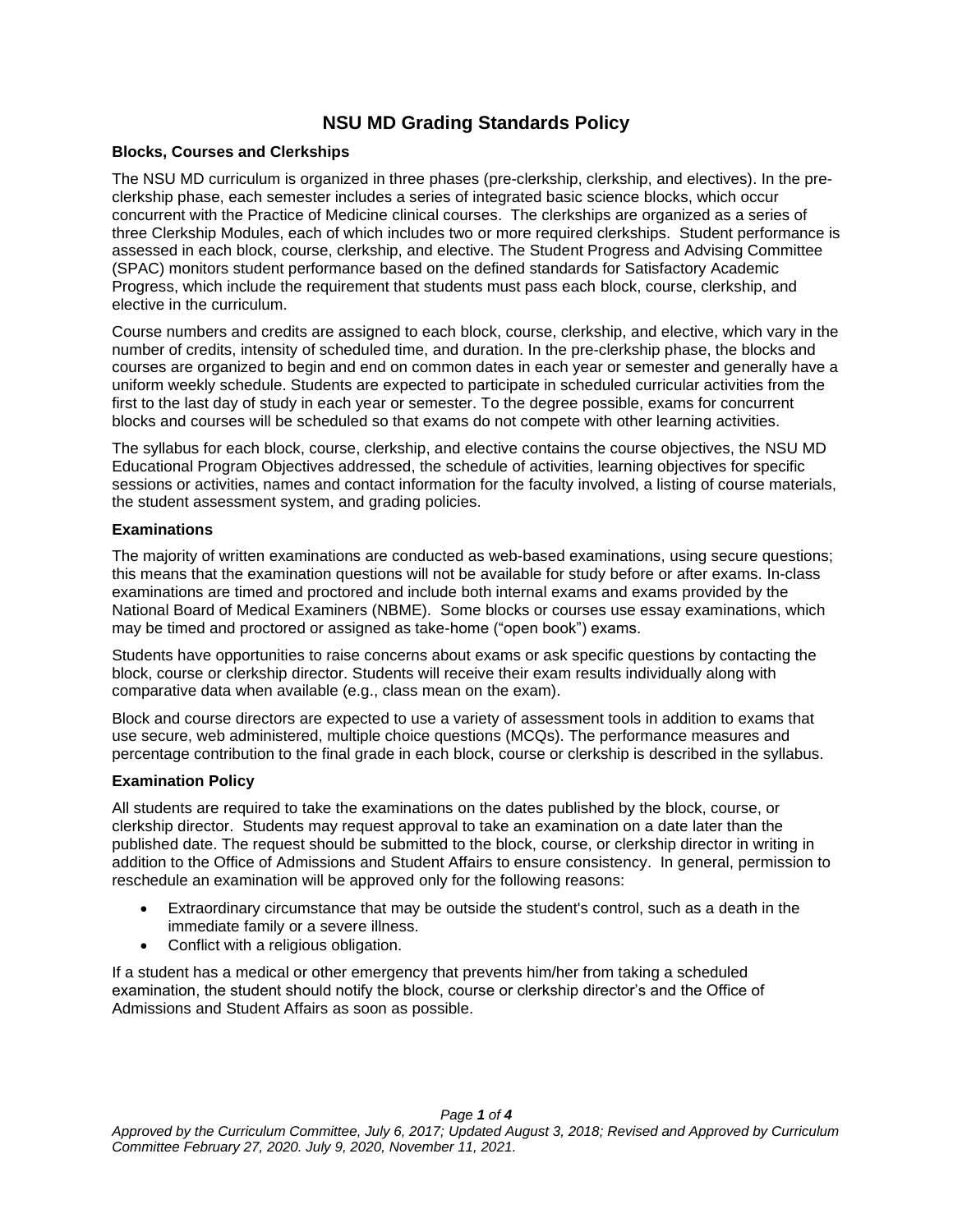## **Narrative Assessment of Student Performance**

A narrative description of student performance that addresses both cognitive and non-cognitive factors will be a component of assessment in any required, graded block, course, or clerkship in which the teacher-student interaction permits this form of assessment.

## **Grades**

The final grade in each block or course in the pre-clerkship curriculum will be Pass (P) or Fail (F). The final grade in required clerkships will be A (Honors), B (High Pass), C (Pass), or F (Fail). All elective rotations and courses will be graded Pass (P) or Fail (F). Final grades will be made available to students within two (2) weeks of the end of a block or course in the pre-clerkship curriculum and within six (6) weeks of the posted end date of a required clerkship.

## **Grade and Competency Reports**

In addition to the final grade, NSU MD will provide students with more detailed information on their performance via internal Grade Reports. Grade Reports will provide information that includes:

- 1) Scores on examinations and other numerically scored assessments,
- 2) Written narrative comments with a designation as to whether they are "Summative" (may be included in the MSPE) or "Formative" (for internal NSU MD use only, to help the student improve performance in future courses),
- 3) For each competency assessed in the block or course, a rating of "Satisfactory", "Satisfactory with Concern" or "Unsatisfactory".

An Unsatisfactory (U) rating for any competency will result in a final grade of Fail (F) for the block/course.

Students may receive a final grade of Pass (P) with one or more Satisfactory with Concern (SC) competency ratings. The SC rating indicates that the student has academic weaknesses and could be at risk of failure, despite having received a final grade of Pass (P) for the block/course.

Students who receive any rating of SC will be monitored by the NSU MD Student Monitoring Committee and referred for support to improve performance. They may also be referred to SPAC or other appropriate parties/committees for further action. The SC rating will not be reported on the official transcript.

# **Determination of Grades for Pre-clerkship Blocks/Courses**

**Grading for basic science blocks** will consist of two components. In order to pass the block, the student will be required to pass both components.

The first component consists of accumulated points in 1) web-based objective examinations covering medical knowledge and 2) other assessments, such as essay questions or papers, oral exams, laboratory practical exams, problem-solving exercises, presentations, quizzes in TBL or similar sessions, completion of online quizzes. The block director will have discretion in choosing what types of other assessments to use in his/her block and may use more than one type. A passing grade for this component will be >75% of total points possible. The percentage contribution to total points will be distributed as follows for each block:

| Web-based mid-block and final examinations covering<br>medical knowledge using multiple choice questions<br>(internal exams and/or NBME exams) | No more than 70% |
|------------------------------------------------------------------------------------------------------------------------------------------------|------------------|
| Other assessments                                                                                                                              | Remainder        |
| Total                                                                                                                                          | 100%             |

#### *Page 2 of 4*

*Approved by the Curriculum Committee, July 6, 2017; Updated August 3, 2018; Revised and Approved by Curriculum Committee February 27, 2020. July 9, 2020, November 11, 2021.*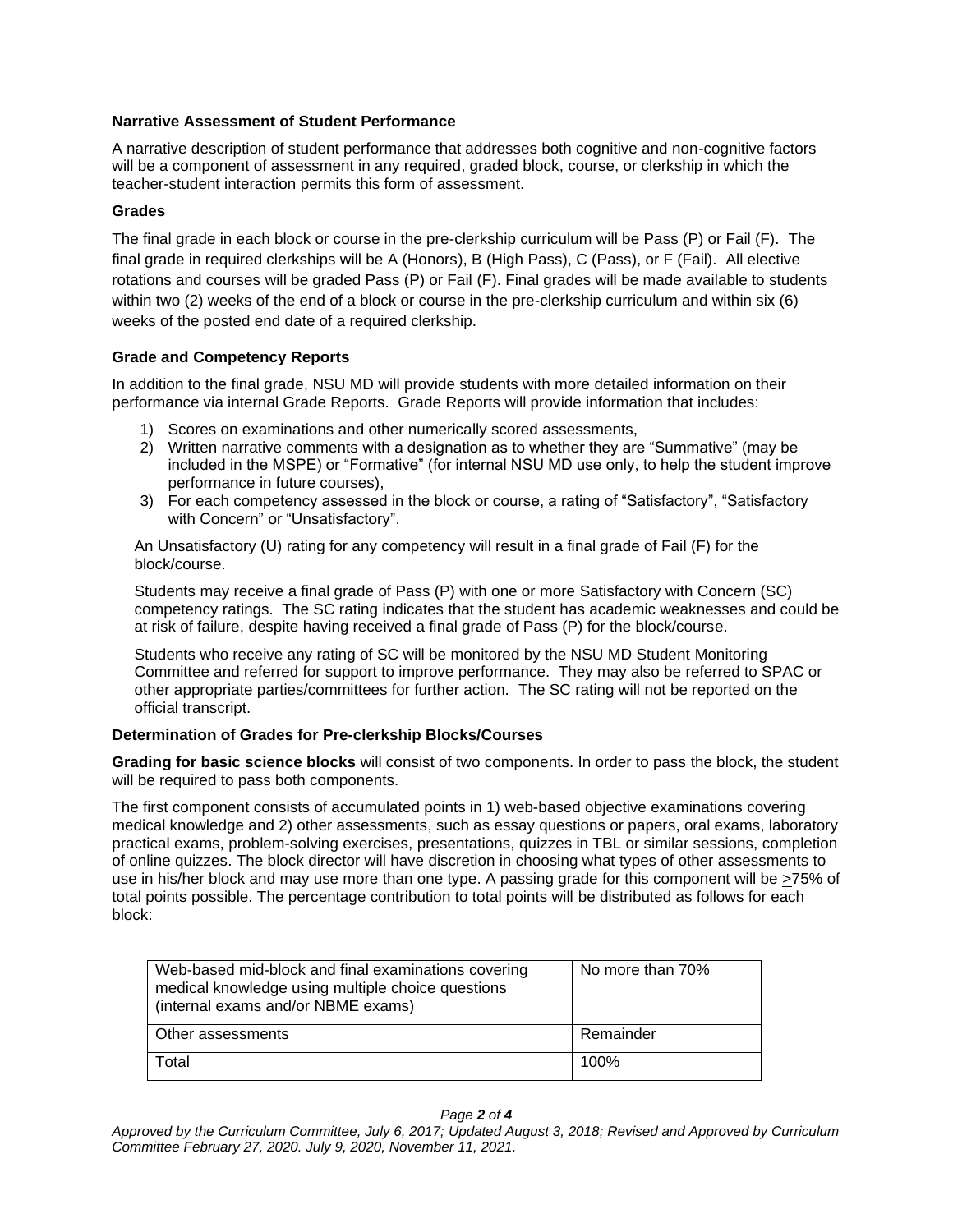The second component is problem-based learning (PBL/IQ) small groups. Grading for PBL/IQ will be based on a narrative facilitator assessment and will be determined by the block director as Satisfactory or Unsatisfactory, without assigned numerical points. Each student must receive a Satisfactory (S) assessment for PBL in order to pass the block.

**Grading for Practice of Medicine (POM) clinical courses** will consist of the following components. In order to pass the course, the student will be required to pass all components.

- 1) Accumulated points in objective assessments of clinical skills and reasoning, such as Objective Structured Clinical Examinations (OSCEs). A passing grade for this component will be  $\geq$ 75% of total points possible. Total points will be rounded according to standard rounding conventions to determine whether a student has passed the course for final grade reports.
- 2) Accumulated points on assessments covering medical and/or clinical knowledge. These assessments may include web-based examinations using multiple choice questions, essay questions or papers, oral exams, problem-solving exercises, presentations, projects, completion of online quizzes, etc. The course director will have discretion in choosing what types of assessments to use in his/her course and may use more than one type. A passing grade for this component will be >75% of total points possible. Total points will be rounded according to standard rounding conventions to determine whether a student has passed the course for final grade reports. If an assessment is graded Satisfactory/Unsatisfactory without assigned points, the passing grade will be Satisfactory.
- 3) The remaining components will consist of narrative faculty assessments and will be graded by the course director as Satisfactory or Unsatisfactory without assigned numerical points. These will include 1) assessments by core clinical skills teachers in Practice of Medicine 1, 2, and 3 and assessments by clinical preceptors for the longitudinal clinical experiences in Practice of Medicine 2 and 3.

**Grading for other courses** (e.g., Professional Immersion, Research, Independent Study) will be based on the NSU MD competencies addressed in the course.

### **Reporting of Points**

Total accumulated points will be rounded according to standard rounding conventions to determine whether a student has passed a block or course, for final Grade and Competency Reports, and for calculations to determine eligibility for any awards based on academic standing that are given by NSU MD.

#### **Remediation of Summative Assessments**

Students are not permitted to re-take or remediate examinations or other summative assessments within a block/course in order to achieve an overall grade of Pass, with the exception of remediating a portion of an objective assessment of clinical skills and reasoning at the discretion of the clinical course director(s).

#### **Timing of Formative Feedback**

For all blocks and courses of >4 weeks duration, formative feedback and interim examinations should take place no later than approximately halfway through the block/course to provide timely feedback to the students about their academic performance.

# **Determination of Grades for Clerkships and Electives**

**Grading for required Year 3 clerkships** will be based on performance in the clinical setting, medical knowledge, clinical skills, and required clerkship assignments. The final grade will be based on an overall numerical score, the percentile score for the NBME Subject examination for the clerkship, and specific criteria related to professionalism. Final grades will be determined by a clerkship grading committee, which will review performance of all students who complete the clerkship during each of the three clerkship blocks in Year 3 once all assessments are available and assign final grades to those students no later than 6 weeks after the end of the clerkship block.

*Page 3 of 4*

*Approved by the Curriculum Committee, July 6, 2017; Updated August 3, 2018; Revised and Approved by Curriculum Committee February 27, 2020. July 9, 2020, November 11, 2021.*